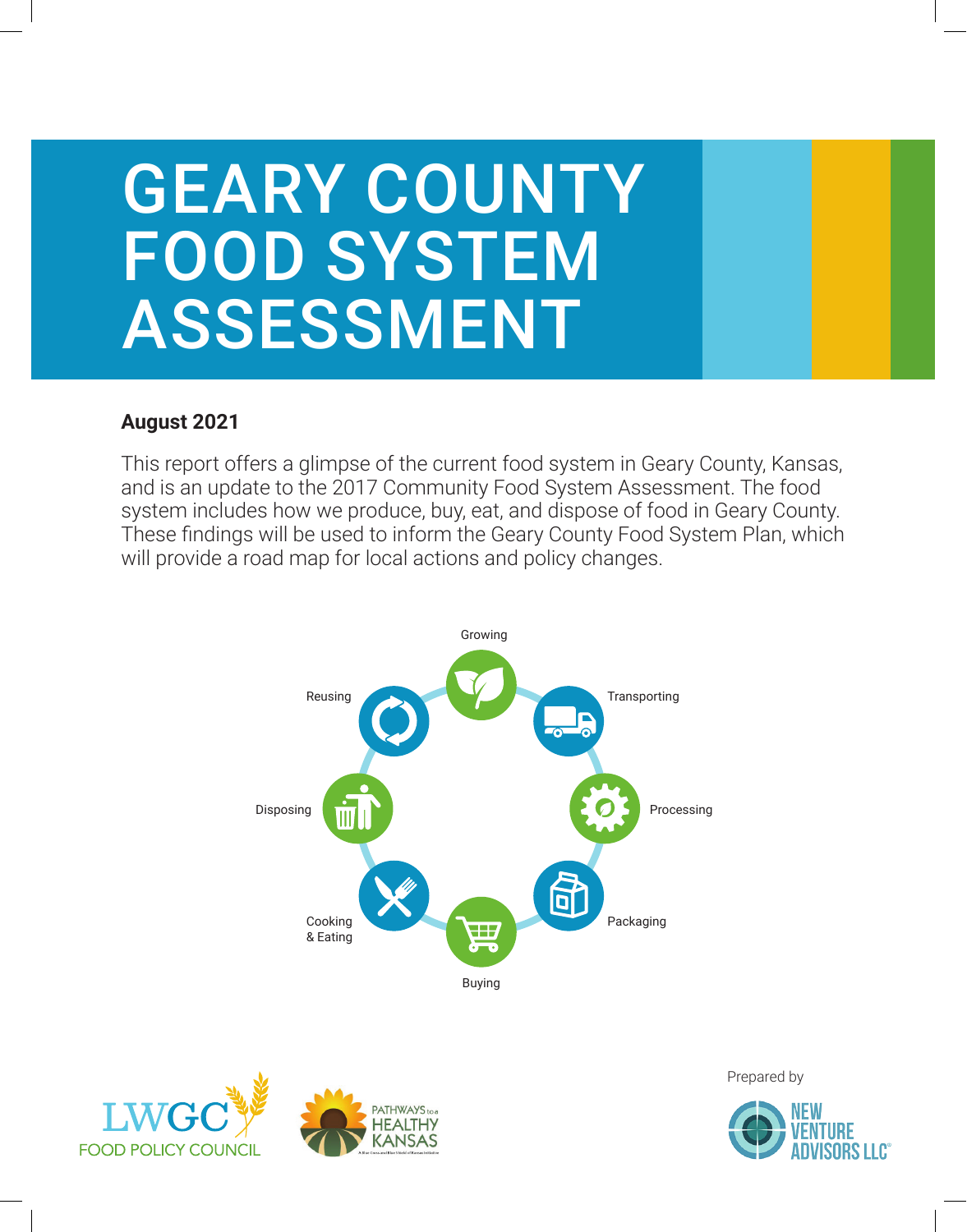# LOCAL REGION

Geary County is a rural county in north central Kansas with the majority of the population residing in Junction City. Compared to the rest of the state, Geary County is racially and ethnically diverse.

- Language other than English spoken at home: 15.9%
- Median age: 26.4 years
- In workforce: 51.9%
	- » Unemployment rate, 2020: 4.5% (compared to 3.5% for Kansas)
	- » Current unemployment, April 2021: 4.9%
- Median Household Income: \$53,133 (compared to \$59,157 for Kansas)
- Poverty Rate: 11.7%
	- » Childhood poverty rate: 21%

*Source: US Census 2020, US Census ACS 5-year 2019*



# Key Trends

Regional population is increasing and has a higher unemployment rate and lower household income compared to the State of Kansas.

 $\bullet$ The government released data from the 2020 census showing large increases in the populations of people who identify as Hispanic across the United States. This is also true in Geary County.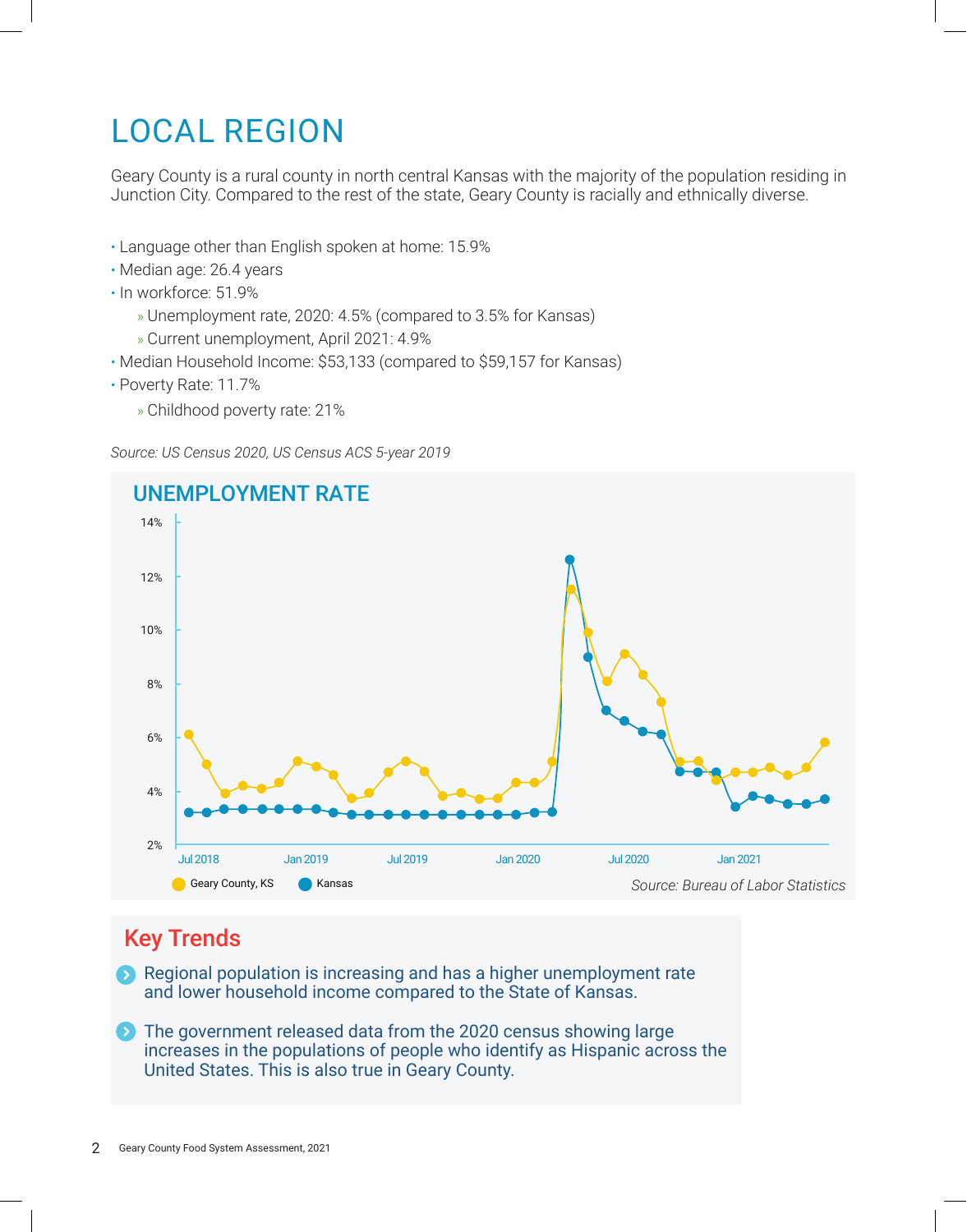# **POVERTY**





Households Below Poverty Level

#### Households Receiving Food Stamp/SNAP 11.7% 5.3%

AT-RISK POPULATION



Households with Population 819

65+ Living Alone

Households 490

Without Vehicle



### HISPANIC ORIGIN AND RACE

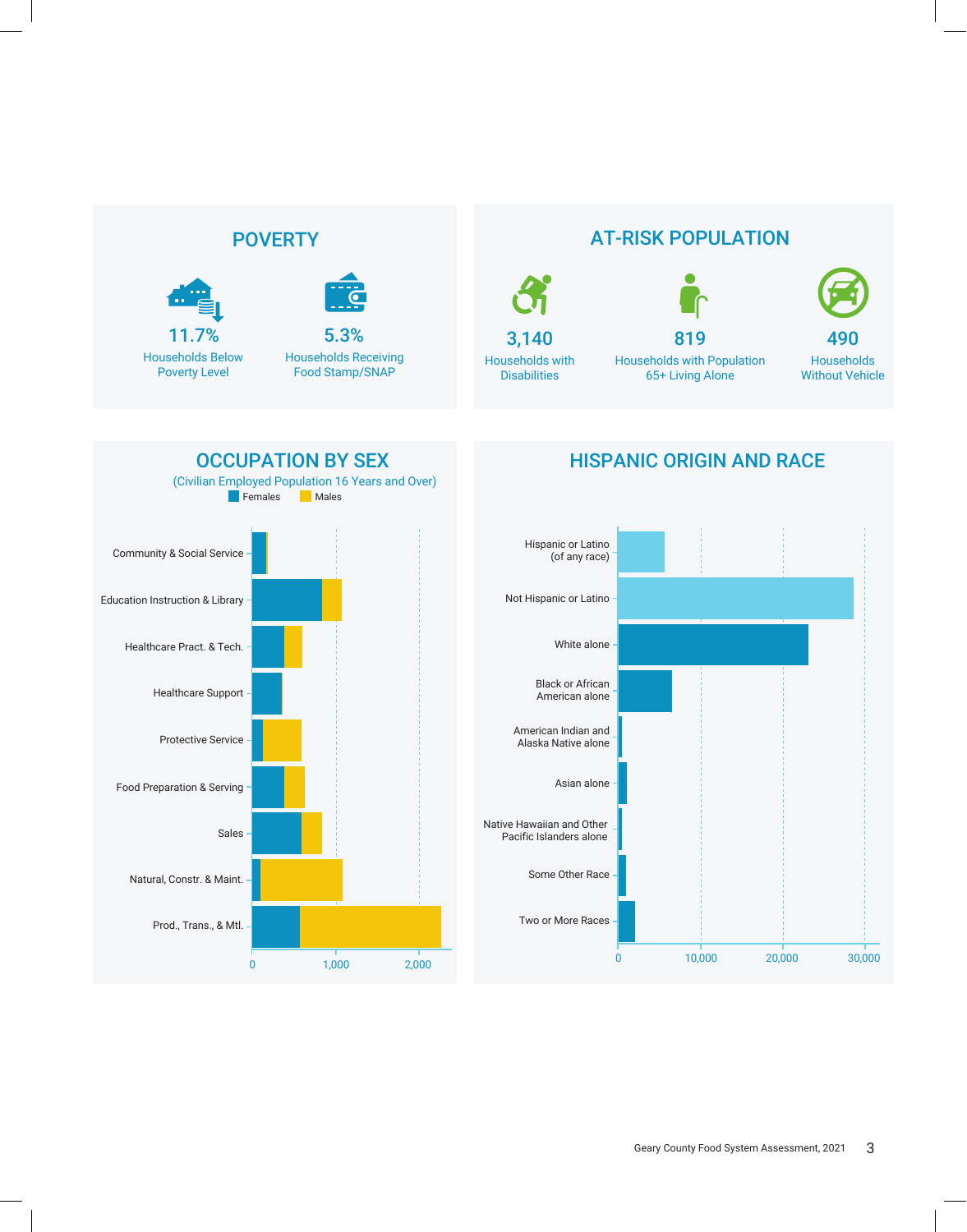# AGRICULTURE LANDSCAPE

Farms and farmers are the backbone of our local food system; they are the producers that grow and raise the food we eat. Geary County boasts a rich agriculture sector, with 60% of the county's total acreage in farmland, primarily producing corn and soybeans and raising cattle.

- 213 Farm Operations in 2017, an 11% decrease since 2012
- 155,153 acres are in production
- Average farm size: 728 acres
- Median farm size: 140 acres
- Price per acre: \$2,301
- Total Farm Sales in 2017: \$31,833,000
- » Livestock: \$16,962,000
	- » Vegetable/Fruit: less than \$5,000
- Number of Producers: 357
- Average Age of Producers: 59.1 years

|                                    | # of operations | <b>Acres in production</b> |
|------------------------------------|-----------------|----------------------------|
| <b>Cattle Operations, Beef</b>     | 93              |                            |
| <b>Pork Operations</b>             | 10              |                            |
| <b>Chicken (layers) Operations</b> | 16              |                            |
| <b>Vegetable Farms</b>             | 3               | Less than 5                |
| <b>Fruit/Orchard Operations</b>    | 3               | Less than 5                |

• New and Beginning Farmers: 74

- Black, Indigenous, People of Color (BIPOC) Farmers: 11
- Farm Organically: N/A
- Practice Rotational grazing: 31%
- Sell Direct to Consumer: 3%
- Average Income per Operation: \$48,322

*Source: USDA Agricultural Census, 2017*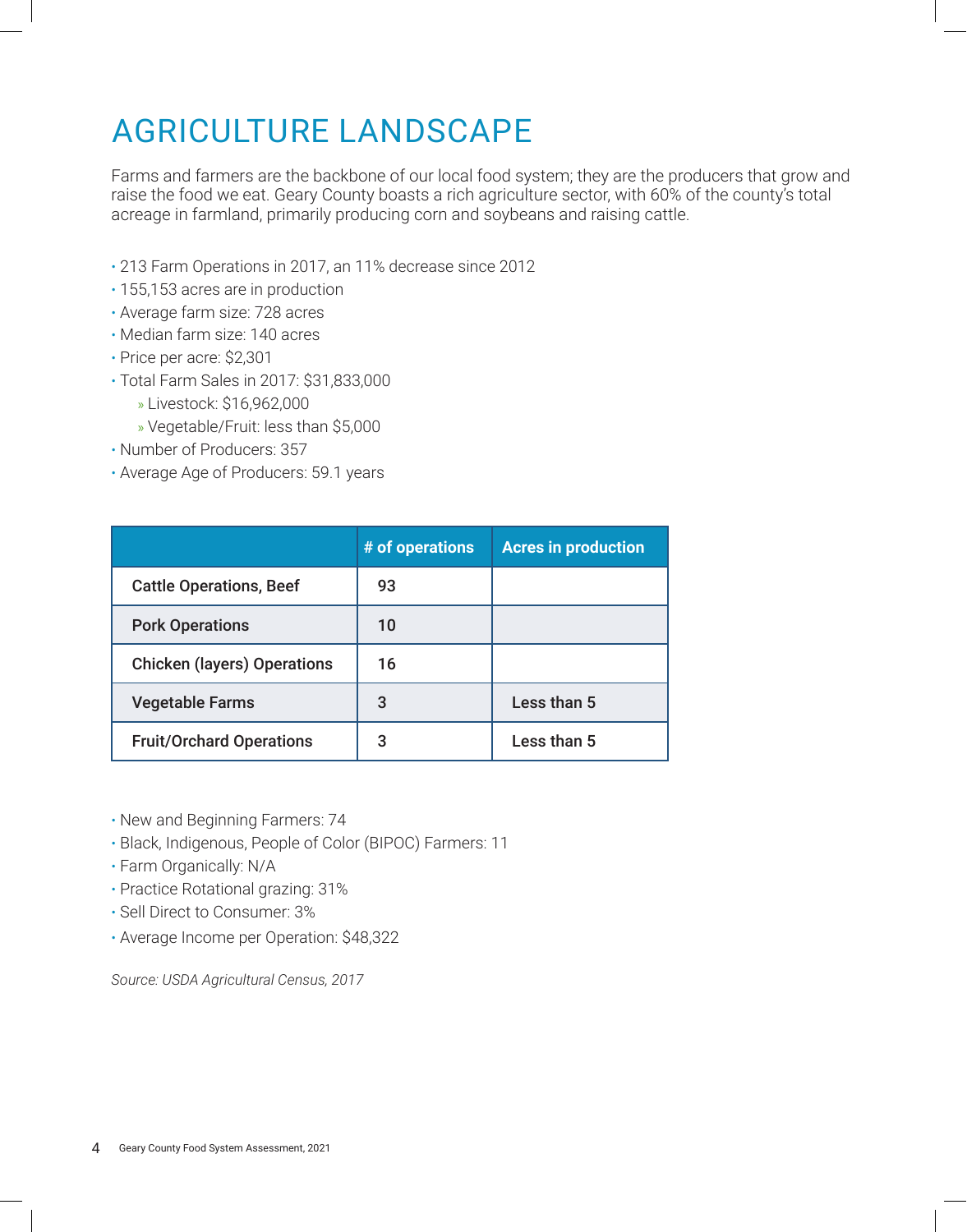The Local Food MarketSizer<sup>®</sup> estimates unmet demand for locally produced food in a chosen geographic area. The Marketsizer<sup>®</sup> reports there is unmet demand for local dairy, poultry/eggs, and fruit/vegetable products in Geary County. This shows that there is potential to meet some of the demand for local products with food that is produced locally.

**Local Quotient** is the percentage of category food sales produced within the area. A result of greater than 100% indicates that local demand could be met entirely with local production if it were directed to these markets through a local food system.

**Local Food Demand** is the approximate value of category wholesale sales which could come from local sources if supply were available.

**Unmet Market for Local Food** is the difference between the value of local food demand and area production (supply)

#### ESTIMATES FOR UNMET DEMAND FOR LOCALLY PRODUCED FOOD

| <b>GEARY COUNTY, KANSAS</b>                  | <b>Dairy</b> | <b>Meat</b> | <b>Poultry &amp; Eggs</b> | <b>Fruits &amp; Veggies</b> |
|----------------------------------------------|--------------|-------------|---------------------------|-----------------------------|
| <b>Local Quotient</b>                        | $0\%$        | 239%        | $0\%$                     | 0%                          |
| <b>Local Food Demand</b>                     | \$3,100,000  | \$2,800,000 | \$990,000                 | \$7,700,000                 |
| <b>Unmet Market for</b><br><b>Local Food</b> | \$3,100,000  | $\star$     | \$990,000                 | \$7,700,000                 |

*Source: NVA Marketsizer©* 

### Key Trends

- **Most farm operations in the county produce** commodities for global markets.
- **EX** Farmers are getting older, with the average age near 60.
- Between 2007 and 2012, the number of farms decreased by 11%.
- Average net farm income in Geary County was \$48,322 which is on par with the State of Kansas average.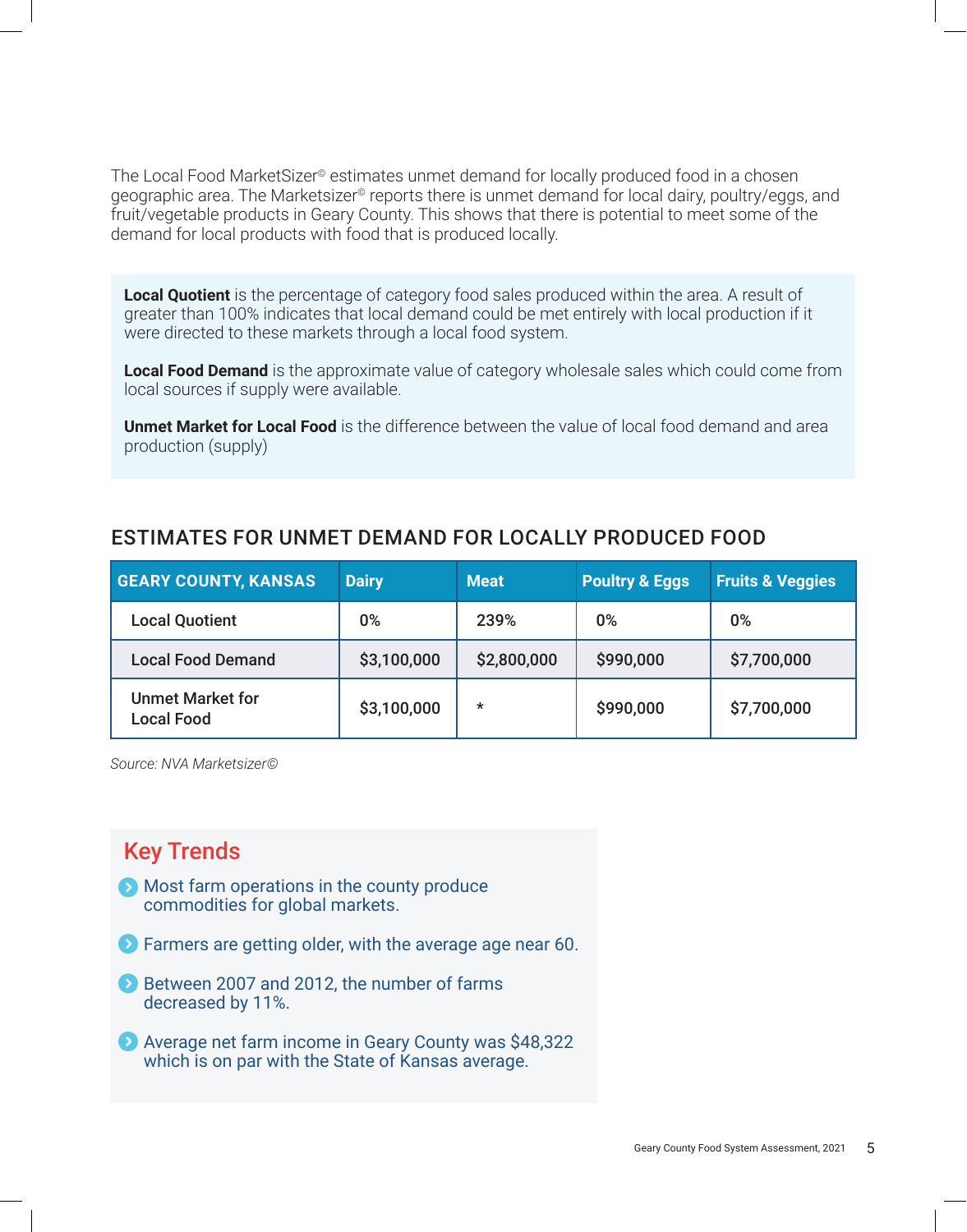# FOOD ACCESS

Access to healthy food options is essential to healthy eating habits which are, in turn, essential to good health. Food access considers a consumer's ability to physically get to places where healthy foods are available for purchase, the affordability of healthy food options; and the availability of assistance to ensure consumers have the means to purchase healthy food.

- Food insecurity rate, 2019: 14%
- Households enrolled in SNAP: 5.3%
	- » Of the 1,481 households eligible for SNAP, only 34.5% are enrolled
- Children enrolled in free/reduced lunch: 56% of 7,228 enrolled youth during the 2019-2020 school year
- 34.1% of people in Geary County have low access to a store; this is a 9.4% increase from 2010-2015
	- » 16.1% of children
	- » 33.1% of seniors
	- » 11.8% of low-income people
	- » 47.30% of Black, Indigenous, People of Color (BIPOC)
- 2.25% of households in all of Geary County are without a car and have low access to a store
- Food access that is correlated with economic and household hardship: 94.6 (high)

*Sources: USDA ERS Food Access Research Atlas, 2019; Map the Meal Gap, 2019*



### FOOD ACCESS MAP OF GEARY COUNTY

USDA measures food insecurity by income status and distance from the nearest supermarket or grocery store. This map highlights the low-income census tracts in Geary County where a significant number of residents are 1 mile (urban) or 10 miles (rural) from a grocery store or supermarket.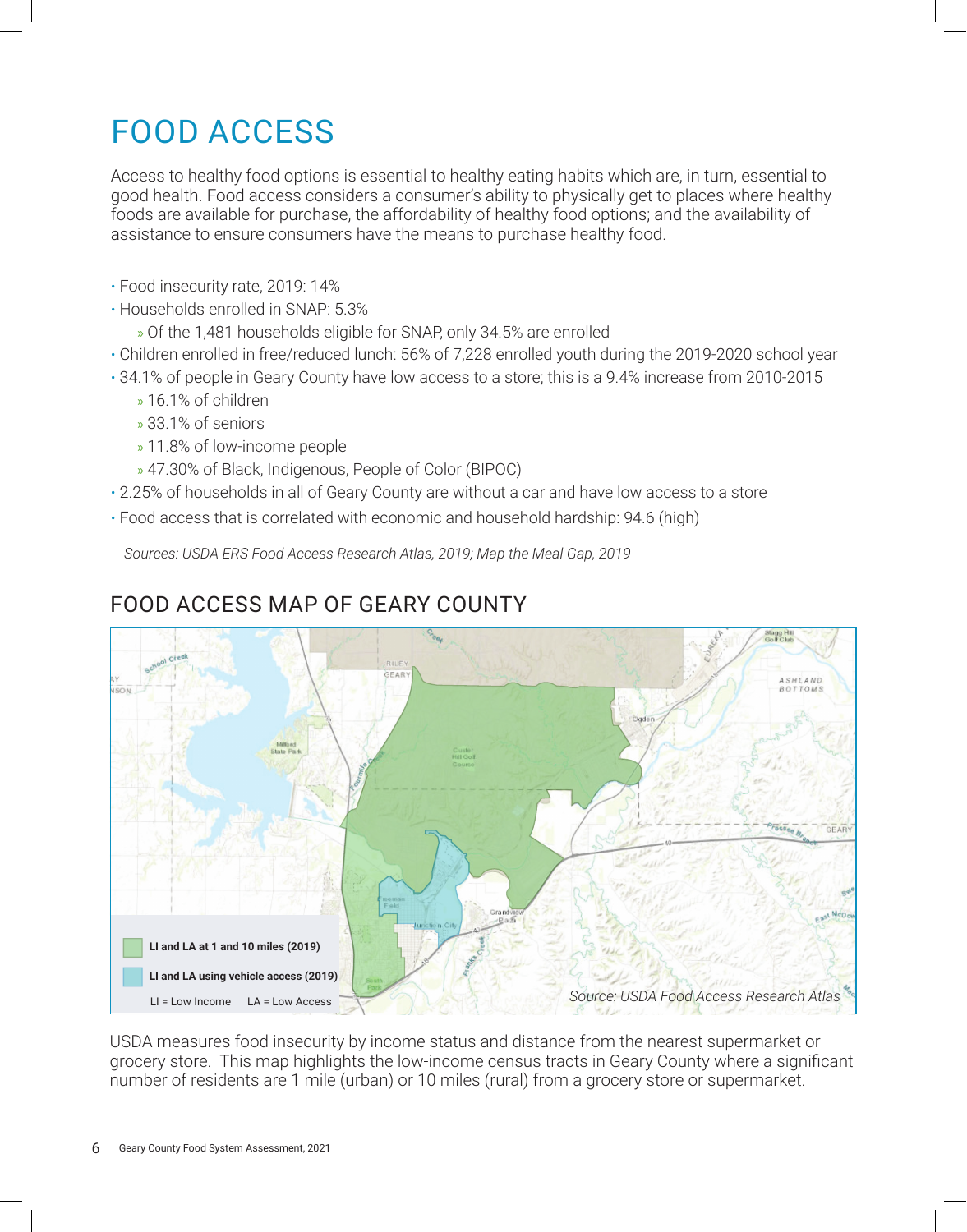#### Food distribution is provided by:

The Geary County Food Pantry provides access to food for low-income individuals. They provide:

- Food boxes three times per week at various sites around Junction City.
- TEFAP (commodity food) boxes monthly.
- Food boxes monthly to low income seniors.
- Wheels of H.O.P.E. is a mobile food pantry in Junction City which provides monthly deliveries.

### Key Trends

- **S** Food insecurity increased due to the COVID-19 pandemic, and 2021 projections suggest that food insecurity in the county will rise to 15%. This is greater than the state average of 12.9%.
- **In Geary County, 5.3% of households are enrolled in SNAP. Of the 1,481 households** eligible for SNAP, only 34.5% are enrolled.
- Between 2012 and 2016, Free & Reduced Price Lunch eligibility in Geary County schools rose 9.6%, from 34.4% to 37.7% of students.
- Available and accessible healthy foods remains a challenge in Junction City where the majority of the population in Geary County resides. Unfortunately, food access disproportionately affects people of color and seniors.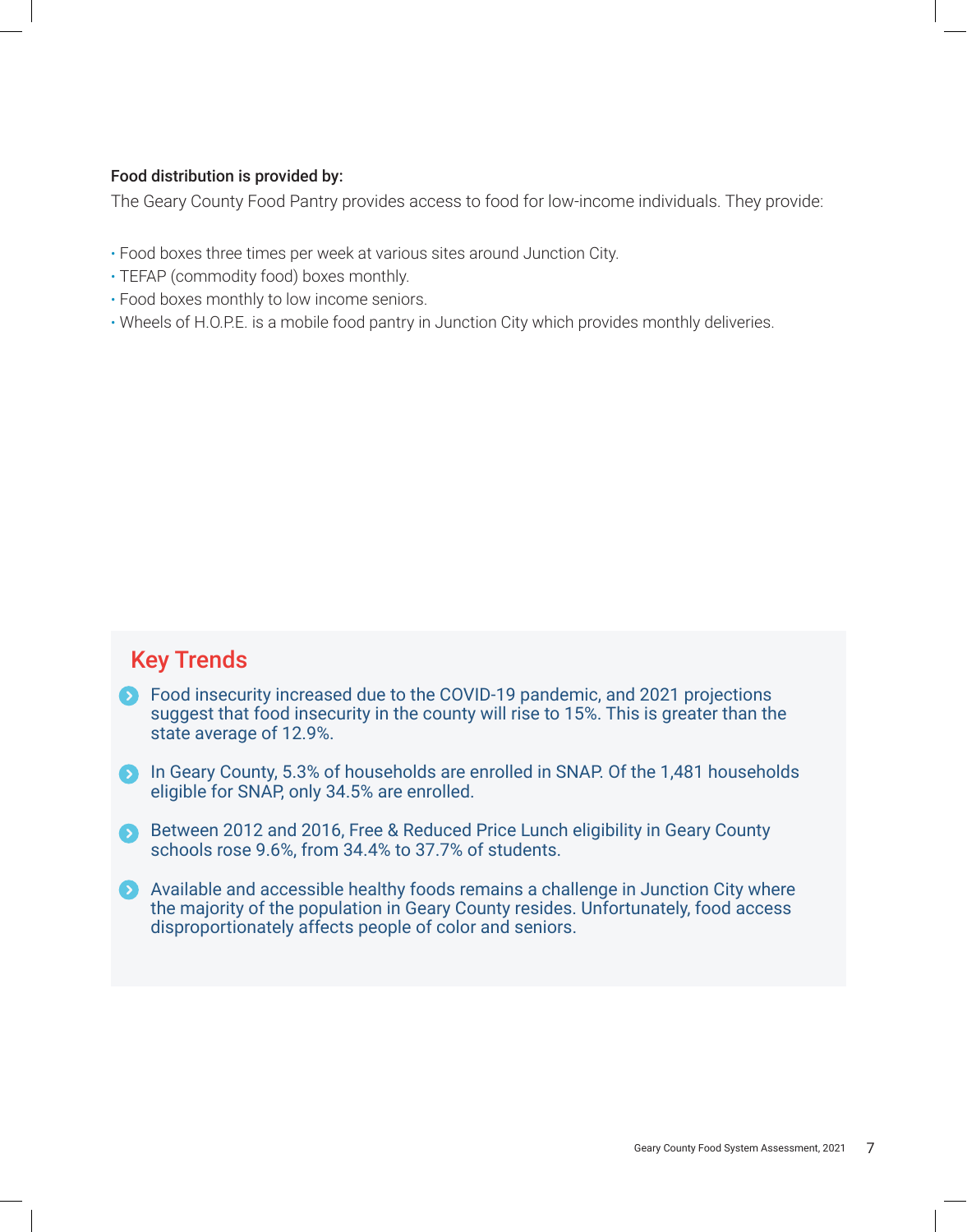# FOOD BUSINESS AND CONSUMPTION

Food consumption depends upon the type of retail options available. The existing landscape of food infrastructure and retail outlets can signal the maturity of the local food system. Understanding what exists can help identify gaps in the system, and show where there are potential market opportunities for local producers.

#### Local Food Business Infrastructure

- » There is 1 **meat processor/locker** Diamond Meat Processing in Junction City
- » There is 2 **seasonal farmer's marke**t held in Junction City and one on-farm market
- » There are 3 **value-added producers**

#### Food Retail Landscape

- » There are 4 grocery stores and 2 specialty food stores
- » There are 26 fast food restaurants
- » There are 23 full service restaurants\*

In Geary County, 40% of consumer food dollars are spent on foods prepared away from home. Estimates for expenditures per capita on fast food in Geary County are \$608/year.

*Sources: USDA ERS Food Environment Atlas, 2015*



*\*Data from 2015 does not reflect the COVID-19 pandemic related closures*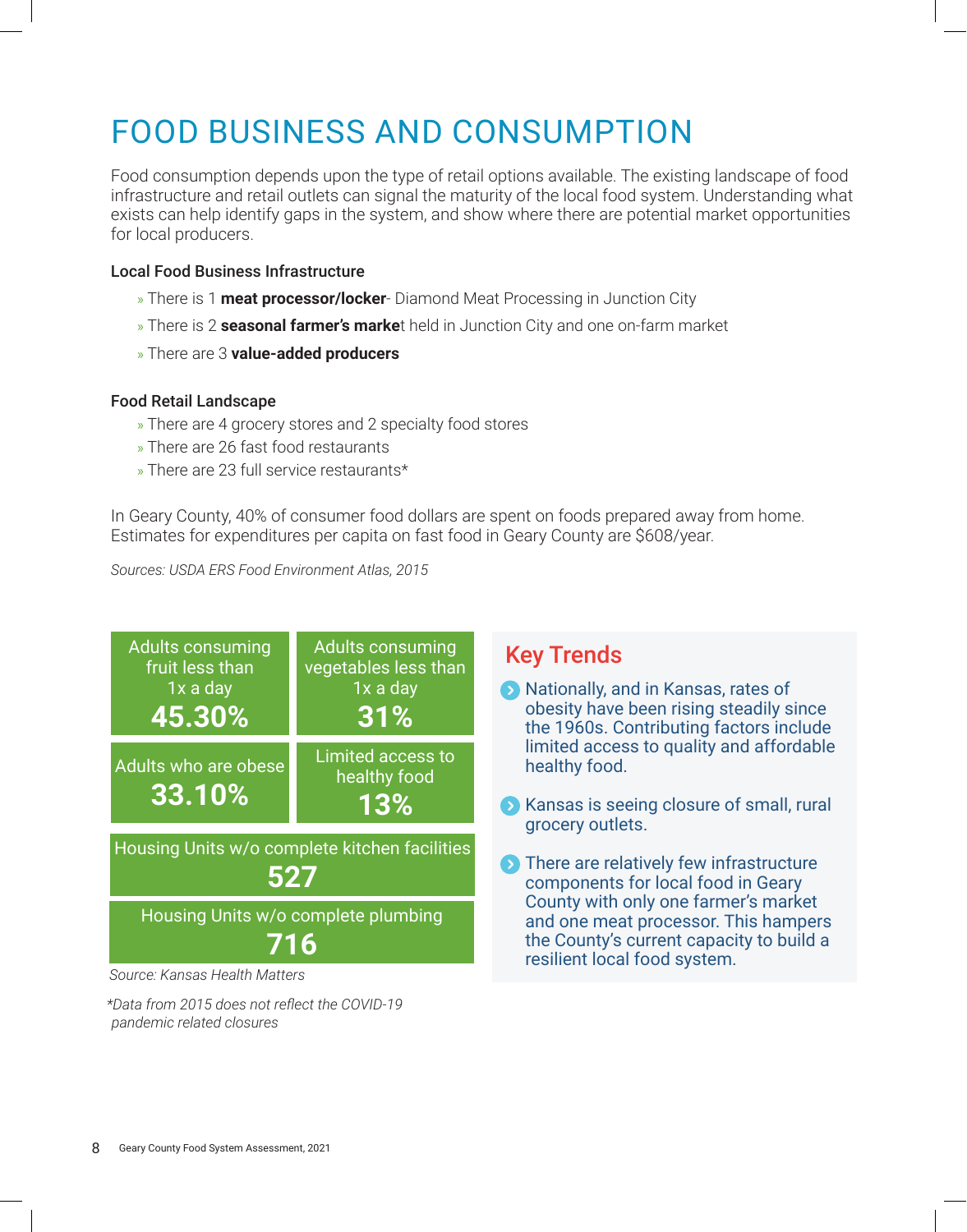# FOOD WASTE

National studies suggest that up to 40% of all food produced is wasted. Loss occurs at each step in the food system. The amount of waste varies by the type of product, ease of transportation, and how long it stays good on the shelf or in the refrigerator. Farmers may leave a crop in the field if they lack labor to harvest or a market to profitably sell their products. While approximately 40% of food waste occurs from the industrial sector, the largest volumes of food waste occur at the consumer or household level. Environmental, social, and economic costs arise when the food we produce ends up in landfills.



# Key Trends

- **D** The average household wastes 338 pounds of food per year.
- **Consumer confusion about "date labeling" on packaged foods, such as "use by" or** "best by," contributes to food waste.
- **IMPROPER STORAGE CAN MAKE PERISHABLE FOODS SPOIL MOTE quickly.**
- **8** Retailers want to sell foods in "abundance," leading to over purchasing and large portion sizes.
- **O** Composting is one way to redirect food waste. In Geary County, there are 3 facilities that compost yard waste and/or manure.